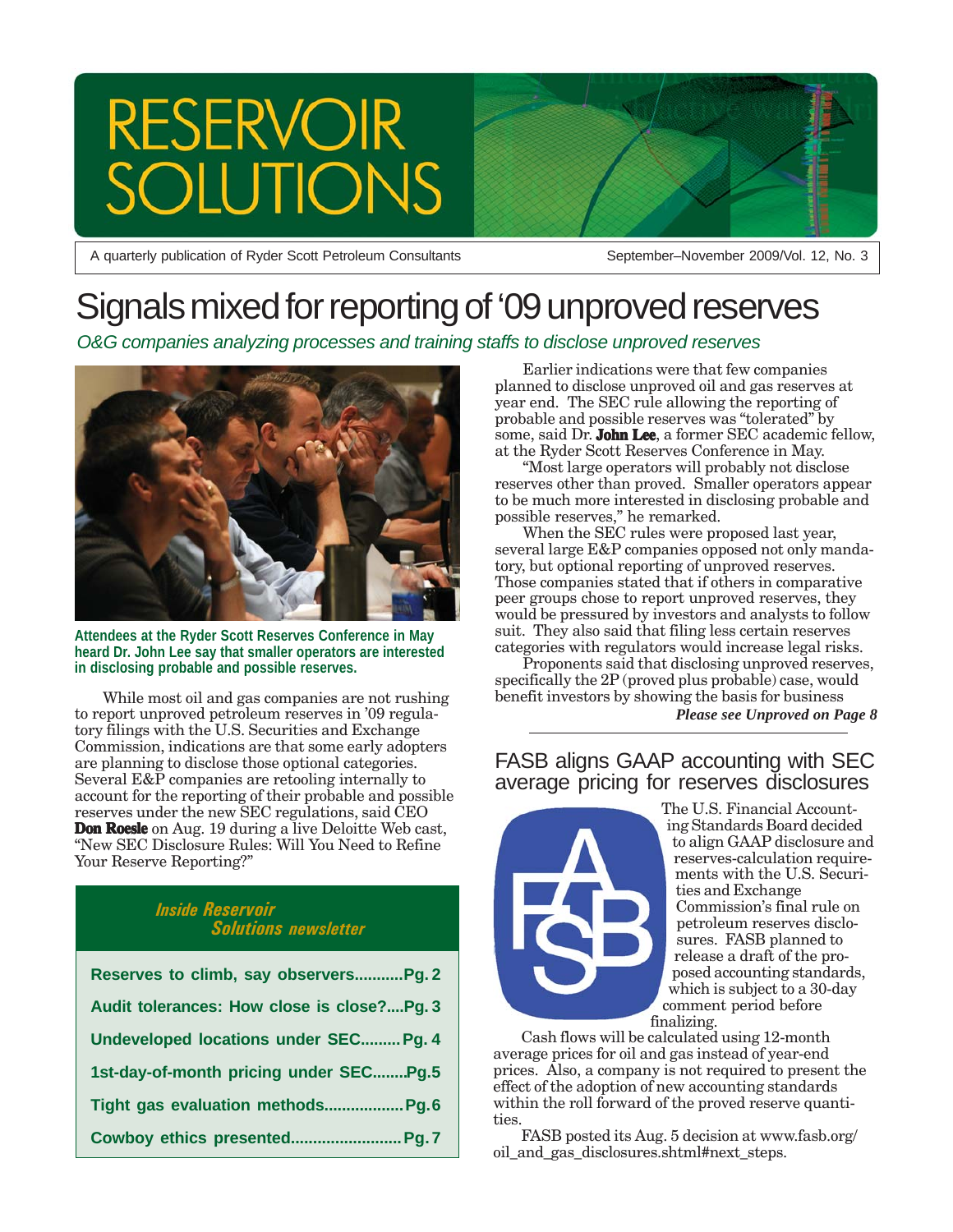### Reserves to climb under SEC rules is conventional wisdom



Until the first quarter, it's anyone's guess as to whether significant volumes of proved reserves will be added to the books

because of more modern U.S. Securities and Exchange Commission disclosure rules. Early next year, analysts will comb through regulatory filings to look at reserves-based SMOG calculations, material changes in year-to-year proved undeveloped reserves and summaries of reliable oilfield technologies used to support estimates of additional reserves.

There are signs that reserves will increase. Ultra Petroleum Corp., which has tight-gas plays in southwestern Wyoming and properties in the Marcellus shale in the Northeast, said a third-party, midyear update of proved reserves "using the more 'logical' 2009 SEC rules and 'unrestricted' by Ultra, resulted in an answer almost twice what… was reported at year-end 2008."

At the Ryder Scott Reserves Conference in May, Dr. **John Lee**, an academic fellow at the SEC during the rules-revision process, said that he expects to see "significant increases in disclosures of PUDs from locations beyond immediate offsets."

In an unscientific survey in July by a Society of Petroleum Engineers technical interest group, half of the respondents thought that their companies' reserves will increase less than 25 percent under new SEC rules with no one predicting reserves additions greater than that. Almost 40 percent saw no change at all.

Companies inevitably will build cases for booking additional reserves by citing new SEC rules on "reliable" technology. One major

*Please see Reserves Adds on Page 8*

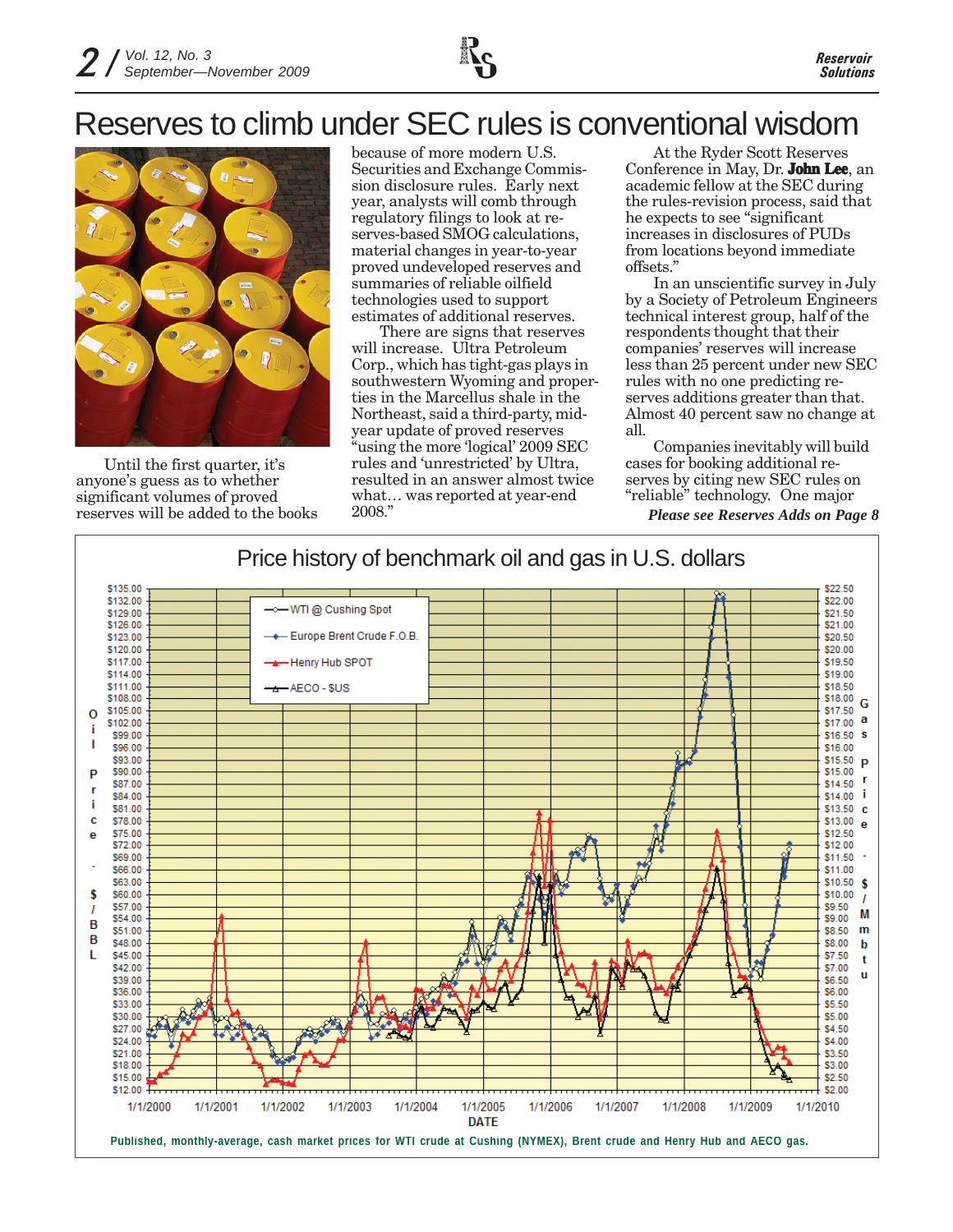# Auditing Tolerances: How close is close enough?

The petroleum reserves sector is looking for reasonable audit tolerances to be established now that U.S. Securities and Exchange Commission rules for year-end 2009 allow companies to file unproved reserves. Industry has not standardized those tolerances for unproved categories.

That is not the case for proved. To pass a petroleum reserves audit, total proved reserves estimates cannot vary more than 10 percent from those of the outside auditor. That tolerance level was "blessed" by the Society of Petroleum Engineers two years ago in its "Standards Pertaining to the Estimating and Auditing of Oil and Gas Reserves Information."

**Ron Harrell**, chairman emeritus at Ryder Scott, was a principal contributor to the SPE audit guide-

lines. "Before the 2007 standards, the 'reasonableness' term was applied on a case-bycase basis but often was never quantified," he said.

#### SEC-SPE connection and tolerances

Traditionally, SPE refrains from lobbying, political activity or any other pursuits outside its core mission. The professional society considers that relationships with regulatory bodies are appropriate when based on the exchange of technical knowledge. The SPE reserves committee established worldwide reserves standards in 2007 that are suitable for regulatory and reporting bodies.

**ANTI ALIA**  $0.02$ mm

Historically, the SPE-SEC connection began in the early 1970s. The Arab oil embargo and long gas lines in the United States created a groundswell for Congressional action resulting in the creation of various federal agencies and passage of oil and gas legislation during that decade. In 1978, the SEC ruled that publicly owned oil and gas producers annually report proved reserves.

Influenced by those events, SPE released its generally accepted set of audit guidelines in 1977. They underwent minor revisions in 2001 and major ones in 2007.

Over that time, the SEC never officially endorsed SPE audit principles. However, because the agency has not drafted audit standards of its own, it defers to industry best practices, which de-facto are SPE principles.

The SEC has not drafted audit standards, because it has never mandated that public issuers use independent reserves auditors. An issuer is only required to file a reserves audit summary letter if it represents that a third party audited company estimates. While the SEC requires that 10 items be included in the audit summary, the Commission does not specify tolerance percentages.

New SEC rules reference the 2007 Petroleum Resources Management System more than 30 times while stating that "many of the (SEC) definitions are designed to be consistent with the SPE-PRMS." However, the SEC does not refer to SPE auditing guidelines by name. The Commission rather cites its own definition of a reserves audit, which is word-for-

word identical to the SPE definition.

The SEC routinely accepts proved reserves quantities estimated under its definitions and audited using SPE principles.

One of the items to be filed in the new audit summary report is "a brief summary of the third party's conclusions with respect to the reserves estimates." Without specifying the exact tolerance, those audit conclusions may include an attestation from the consultant that the company's reserves estimates fall within a 10 percent tolerance guideline as set forth in SPE audit standards. Occasionally, the SEC requests through

comment letters that a

public issuer disclose specific tolerances from the full audit report letter, which is not required to be filed. Some companies have spurned that request while others have complied.

### How close is close enough?

Now that the SEC allows the optional reporting of probable and possible reserves, companies may want those categories audited by an outside consultant for regulatory reporting compliance. However, the use of the SPE 10-percent tolerance doesn't apply to unproved reserves.

"The standards do not recommend specific tolerances for audits of probable and possible reserves," said Harrell. "The imposition of a ten percent tolerance to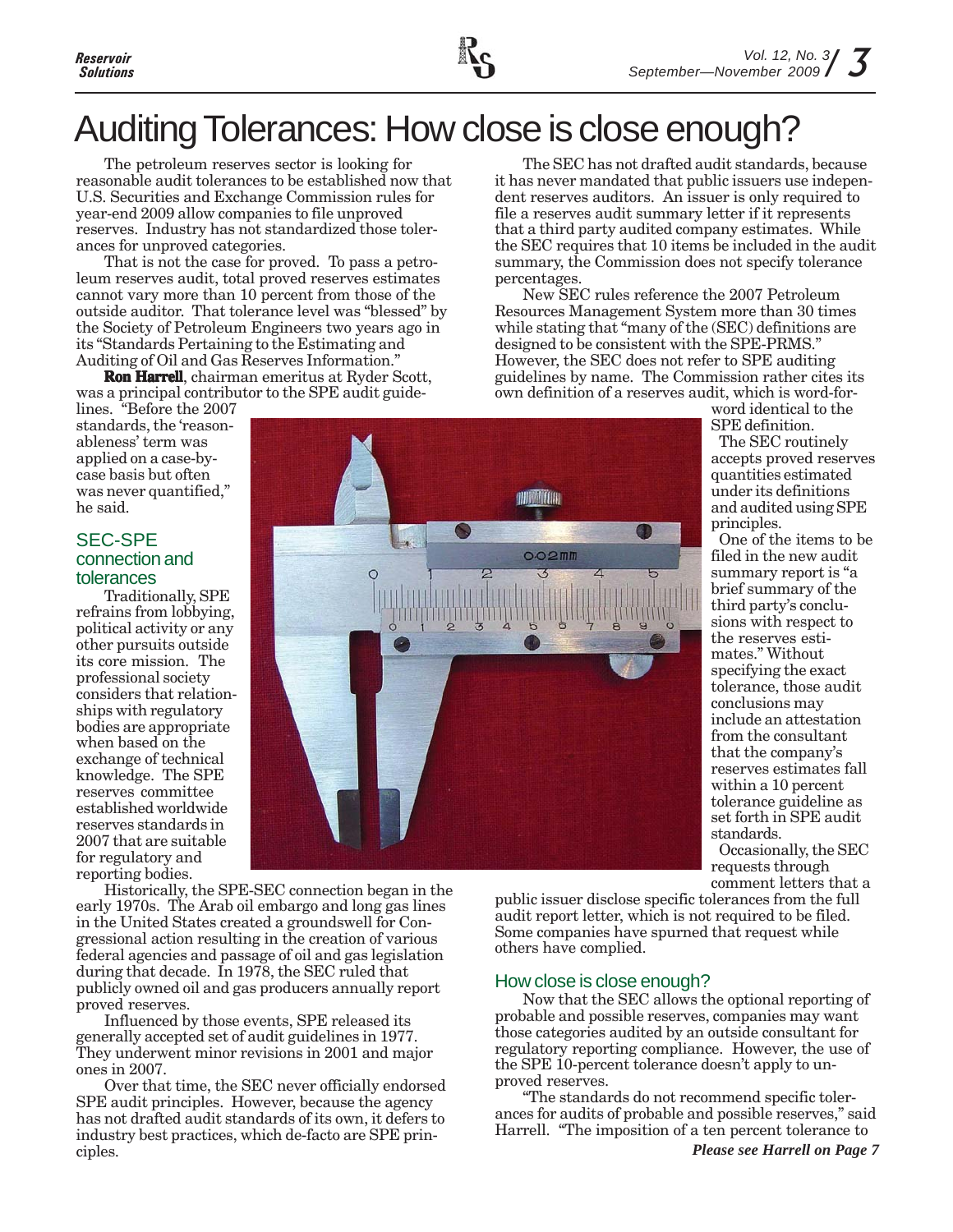

# Undeveloped locations: How far and how many?

At the Ryder Scott Reserves Conference, **Bob Wagner**, former senior vice president at Ryder Scott, presented the ramifications of recent SEC rules changes on booking oil and gas reserves in undeveloped field locations. Previous SEC regulations imposed a one-offset rule for proved undeveloped locations unless certainty could be demonstrated at greater distances. Recently adopted changes potentially allow more locations at greater distances from well bores.

So, how far is too far and how many are too many? Wagner described several key considerations, including reasonable certainty, reservoir continuity and economic producibility. The revision of the term "certainty" to "reasonable certainty" for areas beyond one offset is the most significant of the SEC changes for booking proved reserves in undeveloped locations, said Wagner. The SEC states that reasonable certainty means a high degree of confidence and that the quantity is much more likely to be achieved than not. In probabilistic terms for proved reserves, reasonable certainty is a P90 case.

Wagner stated that undrilled portions of a reservoir must be demonstrated to be continuous with existing production to book undeveloped reserves. Supporting evidence may include log data from multiple wells and correlative production intervals, pressure measurements, partial depletion in an undrilled area, movement of fluid contacts in new wells and consistency in fluid and reservoir parameters.

In booking undeveloped reserves, Wagner suggested several "reservoir yardsticks" to demonstrate economic producibility, including permeability, thickness, hydrocarbon content and analogies. Management also has to endorse a development plan and offer compelling evidence that the company has the commitment and financial means to carry out the plan.

Also, under the new regulations, the SEC will allow the use of reliable technology to help demonstrate reasonable certainty of reservoir continuity and economic producibility. That may include RFTs to determine productive intervals and seismic data combined with pressure-gradient analysis to determine fluid contacts. Wagner said that establishing and documenting a clear track record will be important for a company to demonstrate that the technology in question is reliable enough to show reasonable certainty in a specific geographical area.

Wagner also pointed out that reservoir continuity and economic producibility must be demonstrated with reasonable certainty and documented for every location for all undeveloped categories, not just proved ones. Furthermore, SEC regulations now specifically prohibit booking "adjacent reservoirs isolated by major, potentially sealing, faults" until penetrated and shown to be commercial. Also ruled out are "areas that are clearly separated from a known accumulation by a nonproductive reservoir", which could include offsets to dry holes, reservoirs separated by discontinuous seismic amplitudes and areas with inconsistent reservoir parameters or log correlations.

"That may cause some dismay and a downgrade of



reserves to prospective resources for companies that have historically assigned probable and possible locations in such situations," said Wagner.

Once an area is shown to satisfy the necessary criteria to be called reserves, what then determines the category? Wagner stated that data quantity and quality are key and that the overall "degree of certainty associated with the totality of the data will determine whether any reserves may be assigned to a location and what category is most appropriate."

He said that "when it comes to the bottom line, there is no cookbook answer to booking undeveloped locations and assigning a category of proved, probable or possible. The specific data, on a case-by-case evaluation, will determine how far and how many." In addition, Wagner stressed that "the burden of proof rests with the evaluator" and that the supporting documentation must be "ready to go."

*Editor's Note: The expressed opinions in this article and others herein are not necessarily those of the SEC. Consider the applicability of such opinions on a case basis. Ryder Scott's current analysis of the SEC regulations is subject to change as the agency gives additional clarification through public announcements, staff notices, comment letters, etc. For greater detail on this topic and on the complete conference proceedings, visit www.ryderscott.com/presentations.*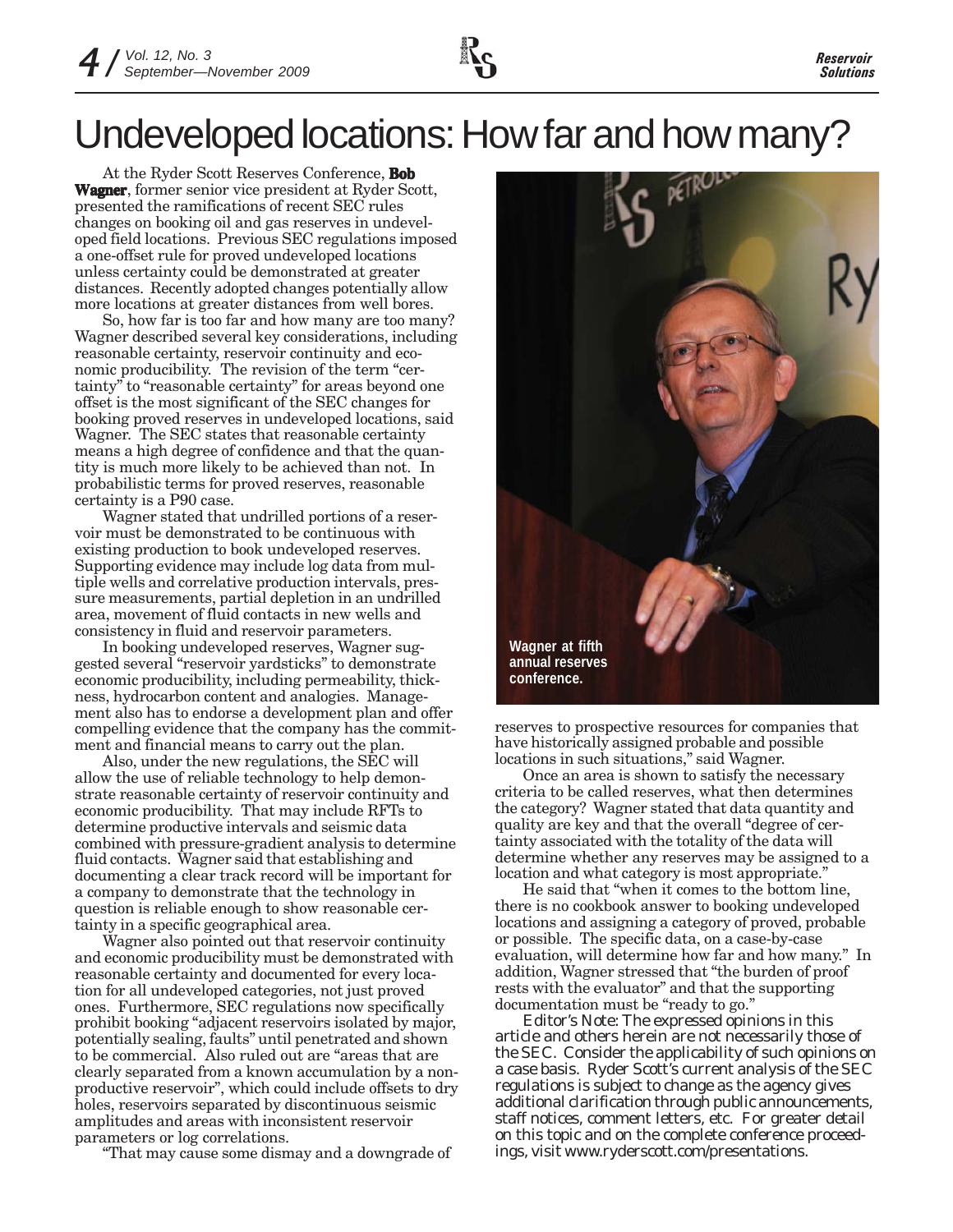

### Average prices: How hard can it be to get that right?

Pricing for calculating petroleum reserves under new U.S. Securities and Exchange Commission rules was the presentation topic of **Fred W. Ziehe**, managing senior vice president at Ryder Scott, at the firm's reserves conference earlier this year. Since that presentation, the U.S. Financial Accounting Standards Board has moved to align accounting standards with the new pricing rules for disclosing reserves. See article on Page 1.

Under FASB 69, public issuers will use an average price rather than single-day, end-of-period price. The SEC rule states that the existing economic conditions for determining economic producibility shall include the "12-month average price, calculated as the unweighted arithmetic average of the first-day-of-themonth price for each month within the 12-month period prior to the reporting period."

Oil prices are not published on holidays and weekends. If the first of the month falls on a holiday or weekend day, the posted price of the preceding day or latest day for which a published market price is available is in effect. The same logic applies for oil spot cash market prices.

Determination of gas prices differs from oil. Gas is priced one day in advance on the spot market. The price determined on the transaction date (12/31) sets the price for gas sold on the flow date  $(1/1)$ . Table below illustrates pricing in effect for the beginning of this year:

| <b>Transaction</b><br><b>Date</b> | <b>Flow Date</b> | <b>Henry Hub</b><br><b>Price \$/MMBtu</b> |
|-----------------------------------|------------------|-------------------------------------------|
| Tues 12/30/2008                   | Wed 12/31/2008   | \$5.71                                    |
| Wed 12/31/2008                    | Thurs 1/1/2009   | \$5.61                                    |
| Thurs 1/1/2009                    | Fri 1/2/2009     | \$5.61                                    |
| Thurs 1/29/2009                   | Fri 1/30/2009    | \$4.70                                    |
| Fri 1/30/2009                     | Sat 1/31/2009    | \$4.70                                    |
| Sat 1/31/2009                     | Sun 2/1/2009     | \$4.77                                    |
| Sun 2/1/2009                      | Mon 2/2/2009     | \$4.77                                    |

That process continues through holidays or weekends, so there are no missing prices during those times. The caveat for gas prices is that the ending price of one month cannot be the same price as the beginning price in another month.

It is extremely important that differentials be applied to these benchmark prices based on consistent methods of comparing actual sales prices to the appropriate benchmarks. It is not appropriate to apply the differential of sales prices and posted prices to benchmark spot prices or vice versa.

Access first-day-of-the-month prices as follows:

 Ryder Scott Web site, www.ryderscott.com, under the What's New tab—Presents a table with first-day-ofthe-month prices.

Call a Ryder Scott engineer.

For WTI Cushing cash market oil prices, go to the following EIA Web site at http://www.eia.doe.gov/emeu/



international/prices.html#Crude. The source for those prices is stated to be from the *Wall Street Journal*. For Brent prices, another EIA Web site quotes prices from Reuters at http://www.eia.doe.gov/emeu/ international/oilprice.html. Prices are under "F.O.B.

(Free on Board) Spot Price of Brent Crude Oil in Europe."

 A public source for gas spot prices is http:// intelligencepress.com/features/intcx/gas/.

For further information, send an e-mail request to Ziehe at fred\_ziehe@ryderscott.com. His conference presentation and others are posted at ryderscott.com.

### Rietz to present 2-day simulation course at SPE-ATCE on Oct. 3-4

**Dean Rietz**, managing senior vice president and group leader for the reservoir simulation group, is a co-instructor at the two-day short course, "Reservoir Simulation for Practical Decision Making," at the Society of Petroleum Engineers annual meeting in New Orleans. He and co-instructor **Miles Palke** will discuss all of the important facets of the reservoir modeling process on Saturday, Oct. 3, and Sunday, Oct. 4, from 8 a.m. to 5 p.m. both days at the convention.

Specific topics include data acquisition, fluid properties, rock-fluid interaction, grid construction, history matching, and prediction cases. Those interested in attending can get further information by contacting conference management via e-mail at atce@experient-inc.com or phone 301-694-5243.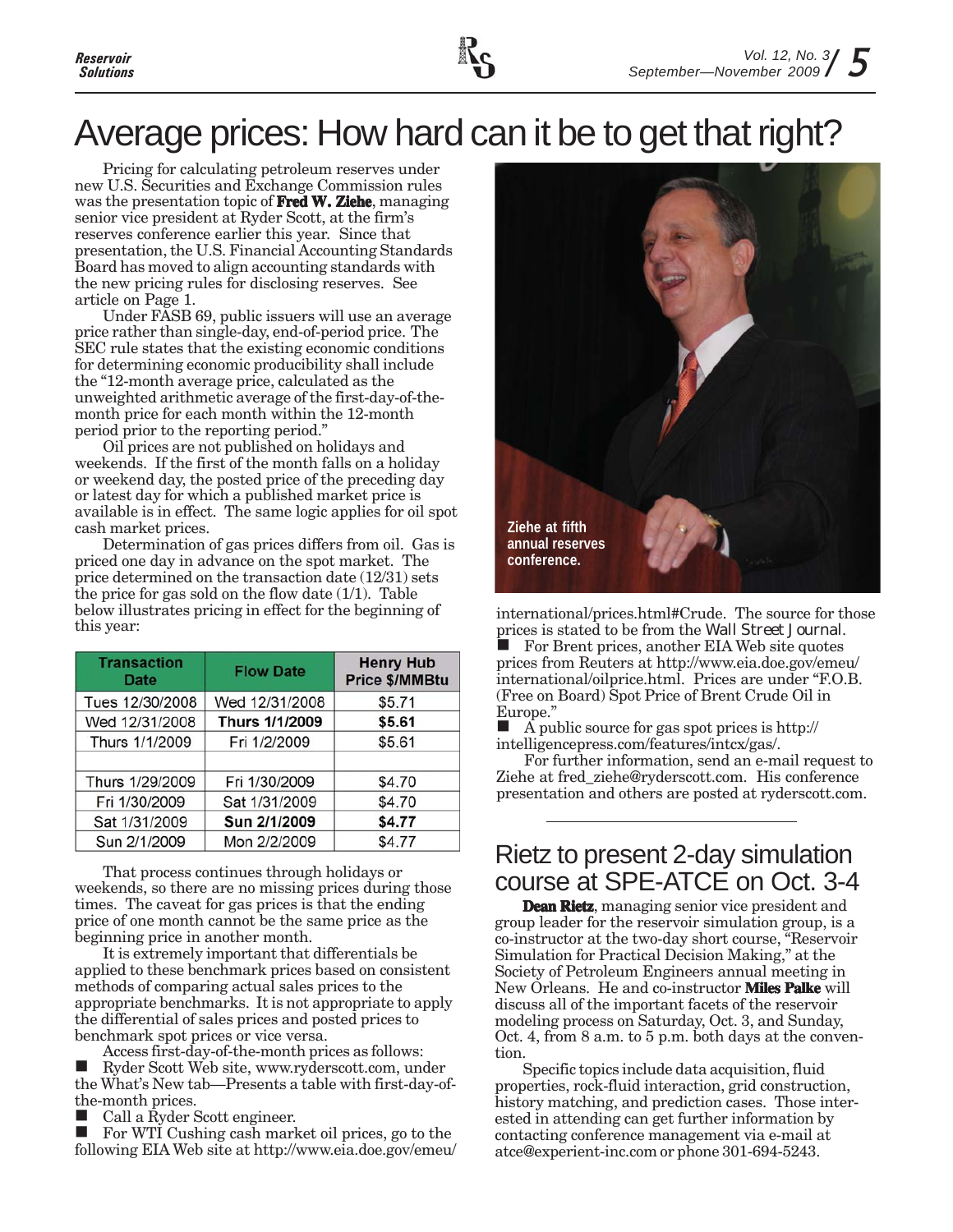### Hein presents tight-gas evaluation methods, insights



*Author's Notes: This article is a synopsis of a short course presented at the annual meeting of the Society of Petroleum Evaluation Engineers in Santa Fe, NM, on June 14. The course, "Evaluation of Tight Gas Reservoirs," was developed to provide the state of the art in tight-gas evaluations and included a compilation of the most relevant methods from industry and insights from professional experience. Victor Hein is a University of Tulsa gradu-* **Hein**

*ate in petroleum engineering with 36 years experience in the oil and gas industry and has been evaluating tight-gas reservoirs since 1979. For more information, contact him at victor\_hein@ryderscott.com.*

Tight gas has been an important resource since the 1970s when massive hydraulic fracturing made previously marginal plays economic. Tight gas continues to be extremely important in the U.S., where it represents 20 percent of gas production, and internationally. The percentage of U.S gas production coming from unconventional gas is expected to increase from 44 percent in 2005 to 49 percent by 2030. Using horizontal drilling, large-scale hydraulic fracturing and emerging technology, tight gas could supply more than one-third of total U.S consumption, currently estimated at 22 Tcf a year, within decades.

Volumetric calculations for tight-gas reservoirs traditionally have been extremely difficult to perform primarily because of the interdependence of two parameters: effective drainage area and recovery factor. However, if one of those variables is defined or estimated from simulation or other methods, volumetric calculations are still very useful.

Formation evaluation of tight-gas reservoirs is difficult because of the presence of shale, pore geometry and other factors. Water saturations are often overestimated because of cation exchange capacity and insufficient data in the derivation of some of the original shale models. When calculating water saturations, keep in mind that the cementation exponent (m) can be lower than values traditionally used in low-permeability rocks, as shown in a recent U.S. Department of Energy study focusing on the Mesaverde formation in Colorado, Utah and Wyoming.

The addition of nuclear magnetic resonance imaging logs can substantially aid in log analysis. Additionally, the evaluator should use rock typing and proper procedures for measuring or estimating permeability in rocks with smaller pore throats.

Traditional material-balance calculations in tightgas reservoirs have been difficult to interpret because of the long time to pseudo radial flow caused by low

permeability and large effective wellbore area.

There are several options to facilitate acquisition, enhance analysis of pressure data and minimize pitfalls in common static material-balance analysis. The flowing material balance introduced by Matter is a method for circumventing some problems inherent in the static material balance.

Evaluators frequently use conventional declinecurve analysis, introduced by Arps in 1945, to assess tight-gas reserves. However, Arps' original work was empirically developed and only valid in boundarydominated flow. Accordingly, there is considerable misuse of "b" hyperbolic exponents within the industry.

In the vast majority of cases, b exponents greater than 1 are the result of either transient flow or incorrect interpretation. The final segment of a decline-curve projection should have a b factor less than 1. Simulation models show a direct correlation in error with higher b factors above 1 (Rushing, et al). Errors can be as high as 150 percent.

Methods proposed by Cheng, Lee and McVay are helpful in estimating b factors and reduce potential error when dealing with wells in transient flow with high apparent b factors. Work done by Rushing, Perego and Blasingame is helpful in decline-curve analysis for coal-bed methane reservoirs.

Empirical observations and work done by Vera have tested assumptions and pointed out the benefits and pitfalls of production-history-matching programs for obtaining reservoir properties and occasionally drainage area.

The various flow regimes encountered in fractured gas wells, starting with fracture linear flow and progressing through pseudo-radial flow, were described by Cinco, et al. Cinco, Lee, Badazhkov and their respective colleagues have helped explain duration of flow periods, characteristics and use or limitations of data from each period.



Linear flow is quite common in tight-gas analysis. Ibrahim and Wattenbarger originated formulas to calculate the square root of permeability times cross sectional area to flow and original gas in place using production data. See graph above. Correction factors adjust solutions for the magnitude of drawdown.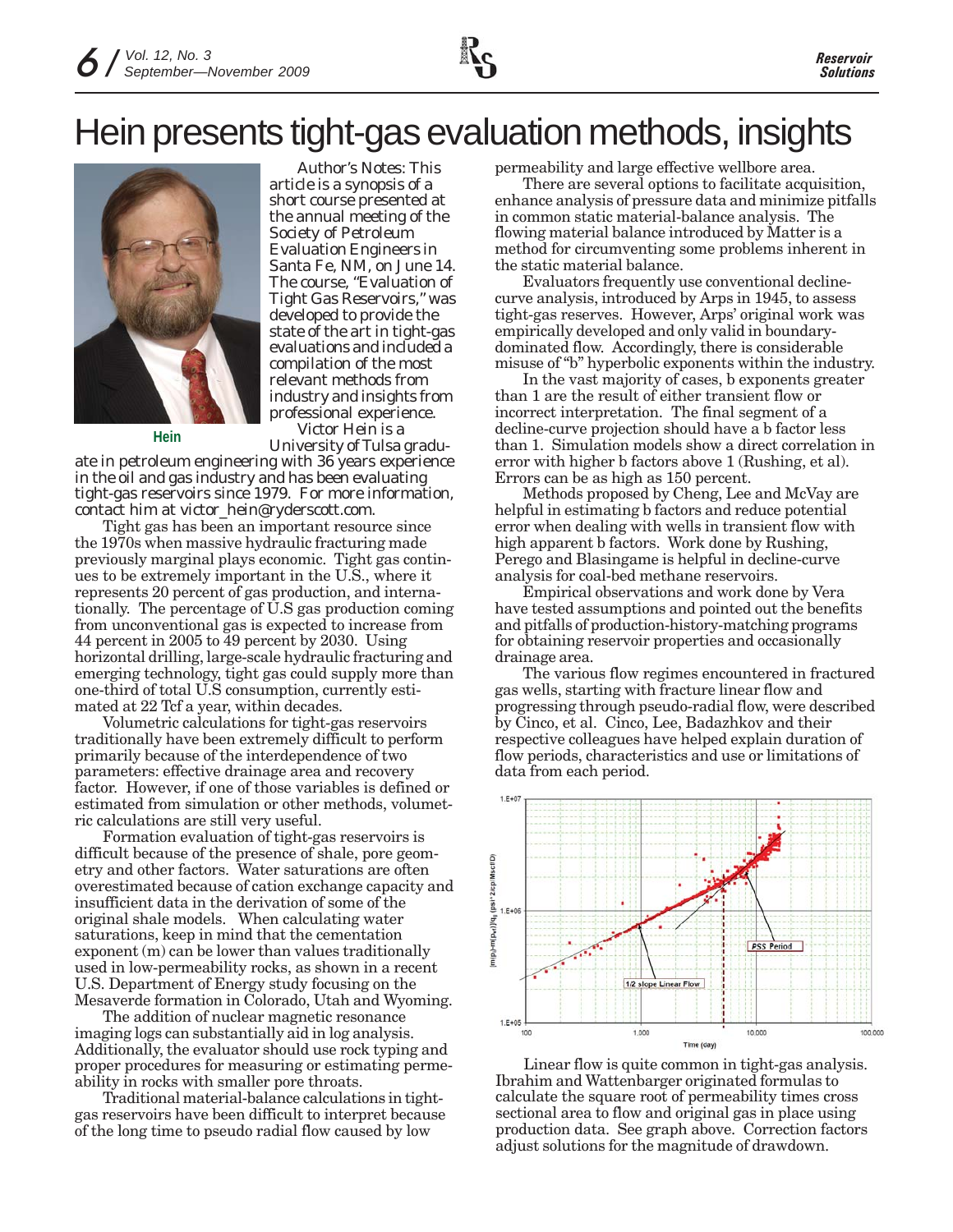Advanced production analysis involves methods originating with Fetkovich and progressing to those of Blasingame, Agarwal and others. Advanced production analysis allows for a more rigorous evaluation of production data by incorporating flowing pressures, type curves for various models and diagnostics relative to flow period, i.e., transient vs. boundary-dominated flow.



Impact of Fracture Half-Length on Effective Drainage Area, k = 0.1 md



### Olds presents "cowboy" ethics



The role of ethics in the face of changing industry guidelines was presented by **Dan Olds**, senior vice president, at the Ryder Scott Reserves Conference earlier this year. He discussed principles of acceptable evaluation engineering practices from an SPEE ethics monograph as well as citations from "Cowboy Ethics: What Wall Street Can Learn from the Code of the West," a book by James P. Owen.

Olds discussed roles of evaluation engineers and

#### *Harrell—Cont. from Page 3*

these categories may be too limiting given the wide range of uncertainty associated with unproved reserves."

Others believe that technical uncertainty range and audit tolerance are independent variables. They argue that if companies and their reserves auditors use all reasonable due diligence to estimate unproved reserves, then uncertainty ranges in those categories shouldn't cause significant variances between auditor and audited.

Harrell concluded, "Industry has insufficient experience with auditing unproved reserves thus far to warrant the establishment of appropriate tolerances."

While increasing the upper limit for audit tolerances can be argued, Harrell and others, for the most part, agree that it should not be lowered. "Increasing board involvement in corporate reserves estimation processes and internal and external audit results has led to well-meaning suggestions to reduce the acceptable tolerance for proved reserves to five percent," said Harrell. "In most cases, the perceived improved confidence ascribed to this lowered tolerance will not offset the time and costs to achieve that end."

Ultimately, tolerance levels may not be as important as reasonableness as determined by a qualified auditor. A reserves auditor is usually a licensed, degreed petroleum engineer with at least 10 years of professional experience, including at least five years in estimating reserves.

Harrell will present audit tolerances and other issues from SPE Paper No. 124260, "The Growing Importance of Petroleum Reserves Estimating and Auditing Standards," at the SPE annual meeting in New Orleans on Wednesday, Oct. 7 at 9:45 a.m. in Room 217/218 at the Ernest N. Morial Convention Center.

responsibilities to the public and within their own organizations as set out in the monogram, "Discussion and Guidance on Ethics." He highlighted the importance of staying within one's area of expertise in both internal and external dealings.

Olds stressed the responsibility of evaluation engineers to clearly and fully disclose reserves definitions while mentioning Ryder Scott's effort in interpreting new U.S. SEC regulations and sharing those opinions. "There have been many hours that Ryder Scott has spent preparing these conference presentations… It's been a very consensus-building process to arrive at the proper interpretation of the new regulations and to come up with the presentations that you have seen here today," he remarked.

In discussing Owen's book on ethics, Olds said the author personifies the cowboy as someone who always does the right thing, contrary to the stereotypical shoot-from-the-hip persona. He also analyzed several recent, real-world examples of scandals in which the accused had rationalized their actions, including a brouhaha involving U.S. Senator Ted Stevens, who was accused of failing to report gifts in violation of the Ethics in Government Act.

The presentation is posted at www.ryderscott.com/ presentations.